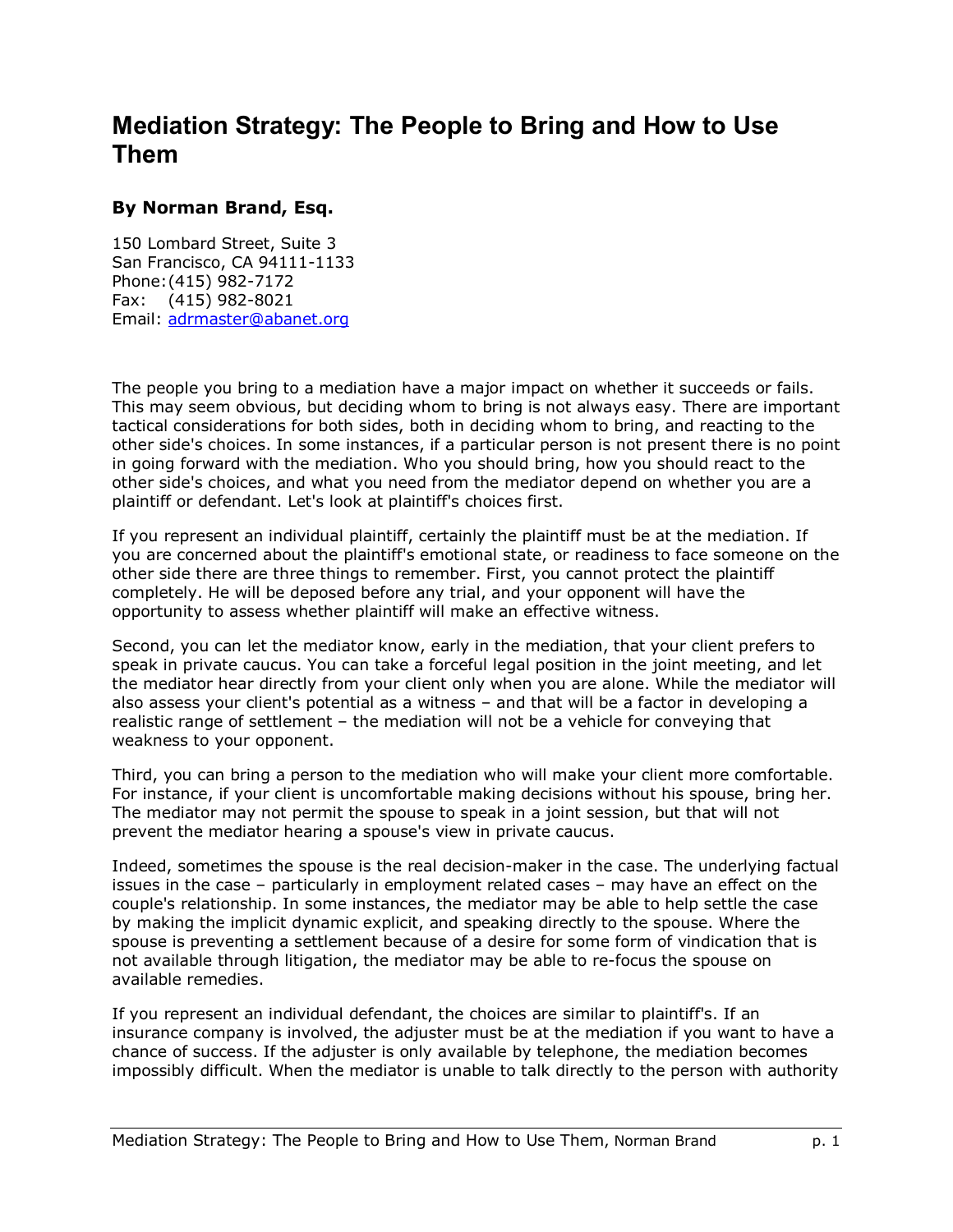to settle the case, she must rely on defense counsel to accurately convey what she says to the adjuster and what the adjuster says back to her. Assuming that defense counsel is completely honest, wholly committed to settlement, and has the communication skills of David Gergen, it is still unlikely to work. There is too much loss of the nuance which mediation relies upon to succeed.

If you are plaintiff's counsel and the defense shows up at a mediation without an adjuster, you are probably better off leaving. It is a signal that either the defense is insufficiently serious about mediation at this time, or it wants to use mediation to have you change your position without having any obligation to re-consider its own position. If a positional bargainer comes to the mediation without an adjuster, you are likely to be asked to bid against yourself. Here's how that works.

Defense counsel announces that her side is willing to mediate and she has full authority to settle. She will only call the adjuster if there is a significant change in your initial position that would require more of a response than she has authority for. If you are willing to make a change, she is likely to rapidly move to the limits of her authority. Thereafter, she will characterize your concessions as insufficient to take to the adjuster. She may even take the position that the two of you are essentially partners in trying to move the invisible adjuster. If you are willing to keep moving, she will eventually call the adjuster. She will then return extremely disappointed with his recalcitrance and tell you that you will have to move more. And so it goes. You have undoubtedly been exposed to this game in other contexts. Unfortunately, it can also show up in mediation. Your best response is not to play.

If you represent a corporate defendant (in a case where there is no outside insurer), or a public entity, the decision about whom to bring to the mediation can become extremely complex. With a corporate defendant the representative must be knowledgeable about the underlying facts of the case, and have sufficient authority within the corporation to settle. At the same time, she must not be so personally invested in the dispute that she sees compromise as a personal threat. Who  $-$  and how many  $-$  you bring sends a message to your opponent. If the person you bring is not sufficiently high up in the corporation to convey the importance to the corporation of settlement, the other side may be unwilling to move. Again, if there is another person in the corporation who must be called to approve a deal, it is unlikely that the mediation will succeed.

How many people you bring also sends a message. If you are defense counsel and you bring the general counsel of the Fortune 500 parent company, as well as corporate counsel from the subsidiary, and assorted vice-presidents and spear carriers, you are sending two messages: 1) We are serious; 2)We are going to bury you. If you are plaintiff's lawyer (and a sole practitioner) you can use the mediator to level the playing field. First, you can ask the mediator to establish a ground rule that only one person on the other side acts as spokesperson. Second, you can refuse to participate in any extended joint sessions. Let the mediator carry messages between caucuses. A good mediator is unlikely to be intimidated by multiple counsel. And if the assembled corporate counsel attempt to play "good guy, bad guy" with an experienced mediator, it is unlikely to be successful.

If you are defense counsel for a public entity there are always limits to the authority of any individual to settle. A general counsel for the public entity may have authority to make a certain level of settlement out of a "claims and judgments" account. Larger settlements may require approval of a budget official or the elected officials responsible for running the public entity. Whether the public entity uses an internal or external Risk Manger, he or she always has limited authority. In some instances this will be enough to settle the case. In others, it will be necessary to have the settlement approved by the public body.